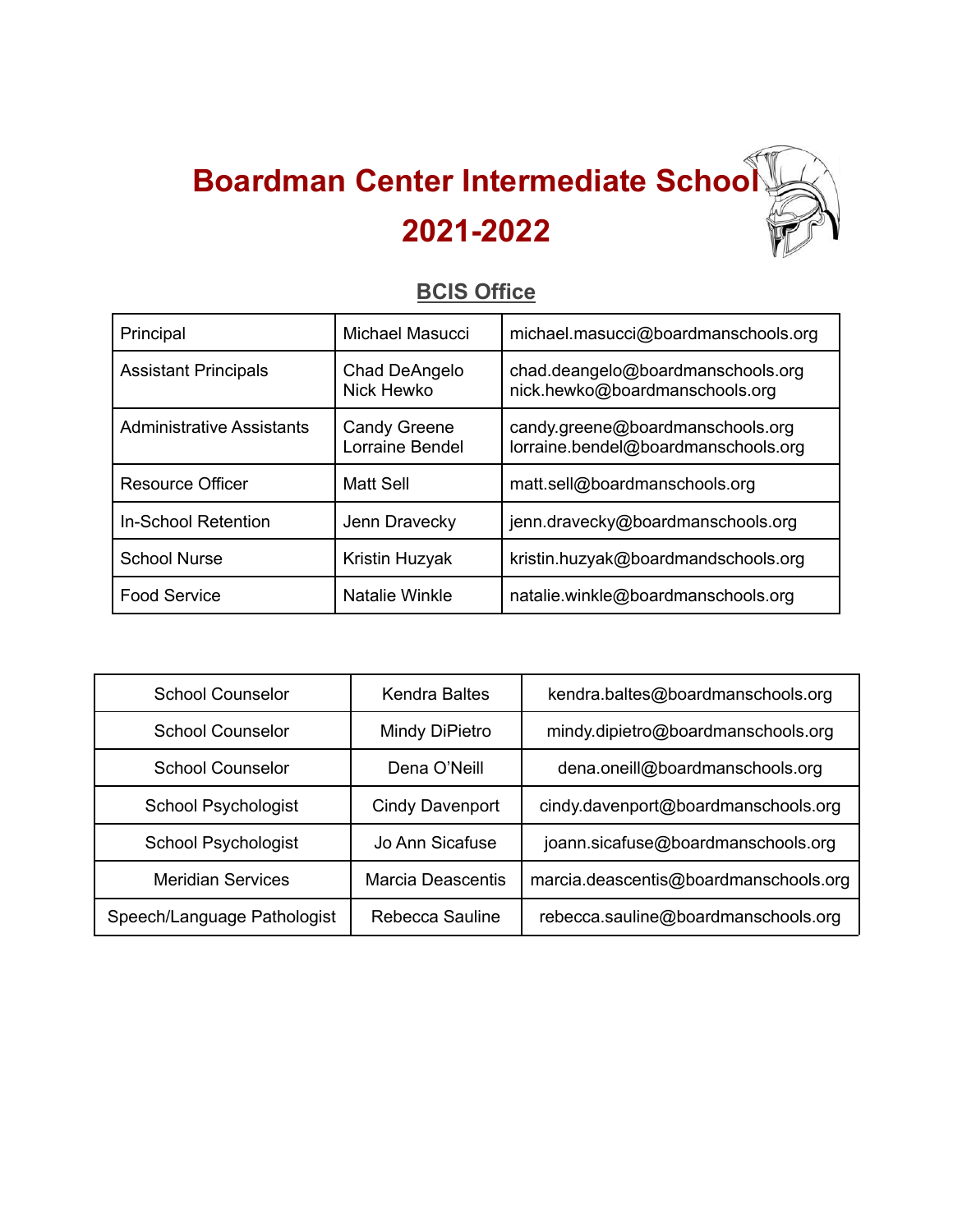

| Toni Acevedo          | ELA | toni.acevedo@boardmanschools.org       |
|-----------------------|-----|----------------------------------------|
| Amy Amendol           | ELA | amy.amendol@boardmanschools.org        |
| Lisa Ebie             | ELA | lisa.ebie@boardmanschools.org          |
| <b>Laurel Sanders</b> | ELA | laurel.sanders@boardmanschools.org     |
| Debbie Seifert        | ELA | debbie.seifert@boardmanschools.org     |
| Jeanette Tamulonis    | ELA | jeanette.tamulonis@boardmanschools.org |

| l Daniel Hunt   | Math        | daniel.hunt@boardmanschools.org      |
|-----------------|-------------|--------------------------------------|
| l Nina Leonelli | <b>Math</b> | nina.leonelli@boardmanschools.org    |
| Denise Robinson | Math        | denise.robertson@boardmanschools.org |

| Jennifer Cabuno      | <b>Science</b><br><b>Social Studies</b> | jennifer.cabuno@boardmanschools.org |
|----------------------|-----------------------------------------|-------------------------------------|
| John DePietro        | <b>Science</b><br><b>Social Studies</b> | john.depietro@boardmanschools.org   |
| <b>Shannon Soles</b> | <b>Science</b><br><b>Social Studies</b> | shannon.soles@boardmanschools.org   |

| Kassie Gustafson    | <b>Intervention Specialist</b> | kassie.gustafson@boardmanschools.org    |
|---------------------|--------------------------------|-----------------------------------------|
| Lisa Macciomei      | <b>Intervention Specialist</b> | lisa.macciomei@boardmandschools.org     |
| Patricia Passarelli | <b>Intervention Specialist</b> | patricia.passarelli@boardmanschools.org |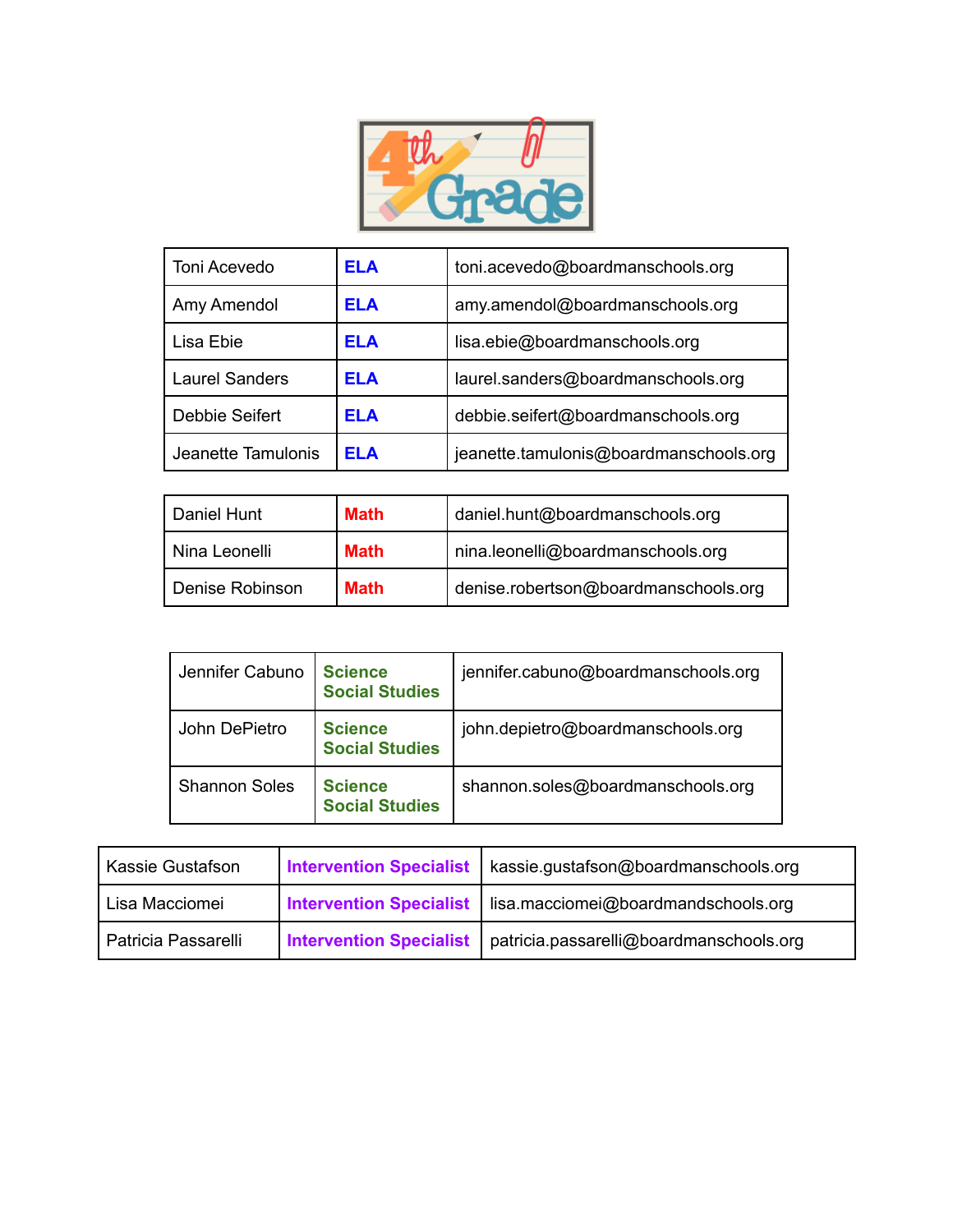

| Lauren Cunningham   ELA |            | lauren.cunningham@boardmanschools.org |
|-------------------------|------------|---------------------------------------|
| Erin Navarro            | <b>ELA</b> | erin.navarro@boardmanschools.org      |
| Melanie Shirilla        | <b>ELA</b> | melanie.shirilla@boardmanschools.org  |

| Rema Bittar     | <b>Math</b> | rema.bittar@boardmanschools.org     |
|-----------------|-------------|-------------------------------------|
| Jeff Puskar     | <b>Math</b> | jeff.puskar@boardmanschools.org     |
| Samantha Steele | <b>Math</b> | samantha.steele@boardmanschools.org |

| Chelsea DeAngelo   | <b>Science</b> | chelsea.dangelo@boardmanschools.org |
|--------------------|----------------|-------------------------------------|
| Megan Turillo      | <b>Science</b> | megan.turillo@boardmanschools.org   |
| <b>Sherri Ward</b> | <b>Science</b> | sherri.ward@boardmanschools.org     |

| <b>Amber Collins</b> | <b>Social</b><br><b>Studies</b> | amber.collins@boardmanschools.org    |
|----------------------|---------------------------------|--------------------------------------|
| Sharon Tomcsanyi     | <b>Social</b><br><b>Studies</b> | sharon.tomcsanyi@boardmanschools.org |
| Jerry Turillo        | <b>Social</b><br><b>Studies</b> | jerry.turillo@boardmanschools.org    |

| Debra Betts | <b>Intervention Specialist</b> | debra.betts@boardmanschools.org  |
|-------------|--------------------------------|----------------------------------|
| Dale Duncan | <b>Intervention Specialist</b> | dale.duncan@boardmandschools.org |
| Megan Key   | <b>Intervention Specialist</b> | megan.key@boardmanschools.org    |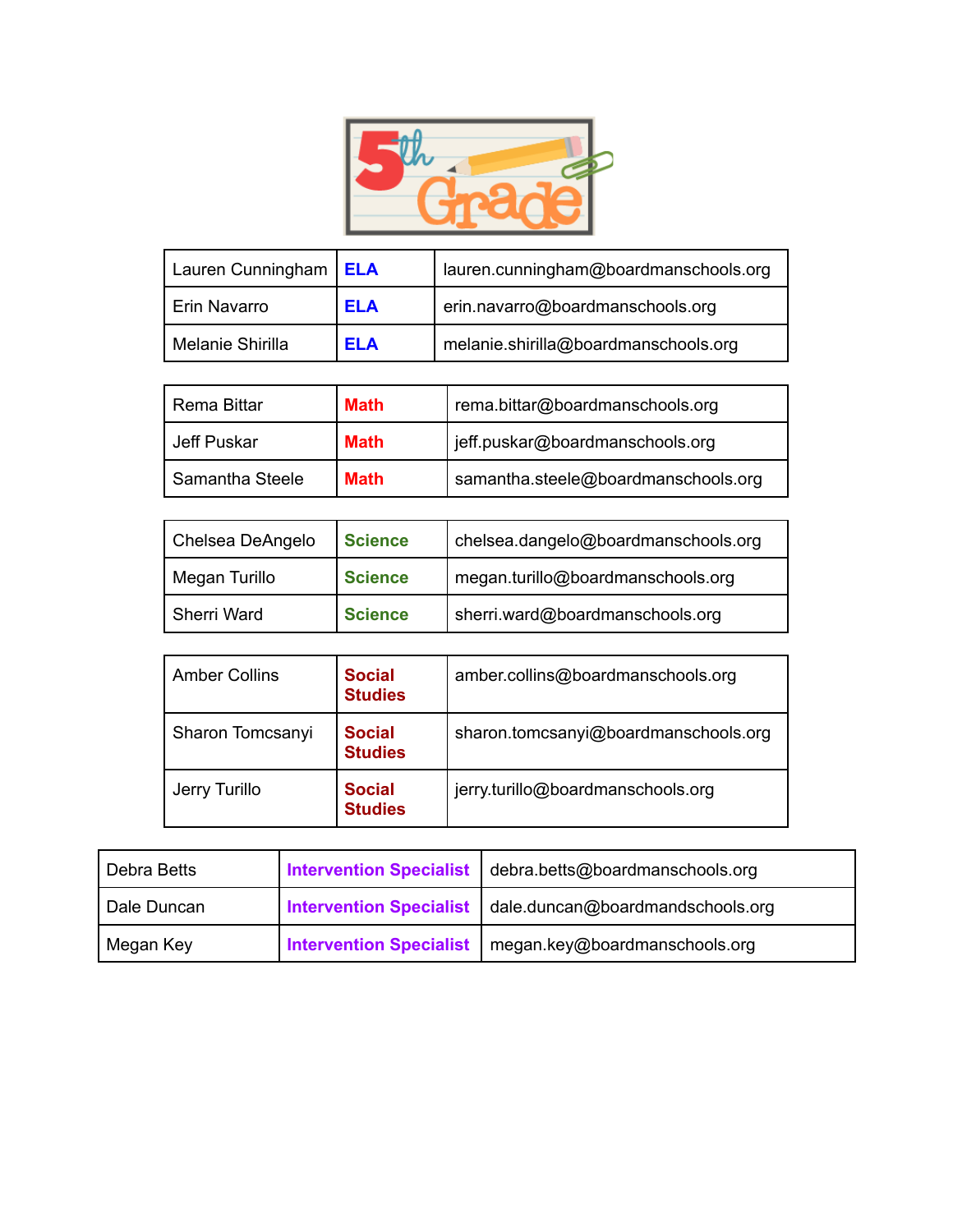

| Cara Henley      | <b>ELA</b> | cara.henley@boardmanschools.org      |
|------------------|------------|--------------------------------------|
| Liz Holter       | <b>ELA</b> | liz.holter@boardmanschools.org       |
| Jennifer Kadilak | ELA        | jennifer.kadilak@boardmanschools.org |

| Missy Brent     | <b>Math</b> | m.brent@boardmanschools.org         |
|-----------------|-------------|-------------------------------------|
| Lindsay Donadio | <b>Math</b> | londsay.donadio@boardmanschools.org |
| Nicole Sahli    | <b>Math</b> | nicole.sahli@boardmanschools.org    |

| Ryan Barrett     | <b>Science</b> | ryan.barrett@boardmanschools.org |
|------------------|----------------|----------------------------------|
| Joe Ignazio      | <b>Science</b> | joe.ignazio@boardmanschools.org  |
| <b>Gina Ries</b> | <b>Science</b> | gina.ries@boardmanschools.org    |

| <b>Bill Coler</b> | <b>Social</b><br><b>Studies</b> | bill.coler@boardmanschools.org    |
|-------------------|---------------------------------|-----------------------------------|
| Jamie Daggett     | <b>Social</b><br><b>Studies</b> | jamie.daggett@boardmanschools.org |
| Alicia Orr        | <b>Social</b><br><b>Studies</b> | alicia.orr@boardmanschools.org    |

| Kim Davis     | <b>Intervention Specialist</b> | kimberly.davis@boardmanschools.org                         |
|---------------|--------------------------------|------------------------------------------------------------|
| l Marta Evans |                                | Intervention Specialist   marta.evans@boardmandschools.org |
| Maria Russo   |                                | Intervention Specialist   maria.russo@boardmanschools.org  |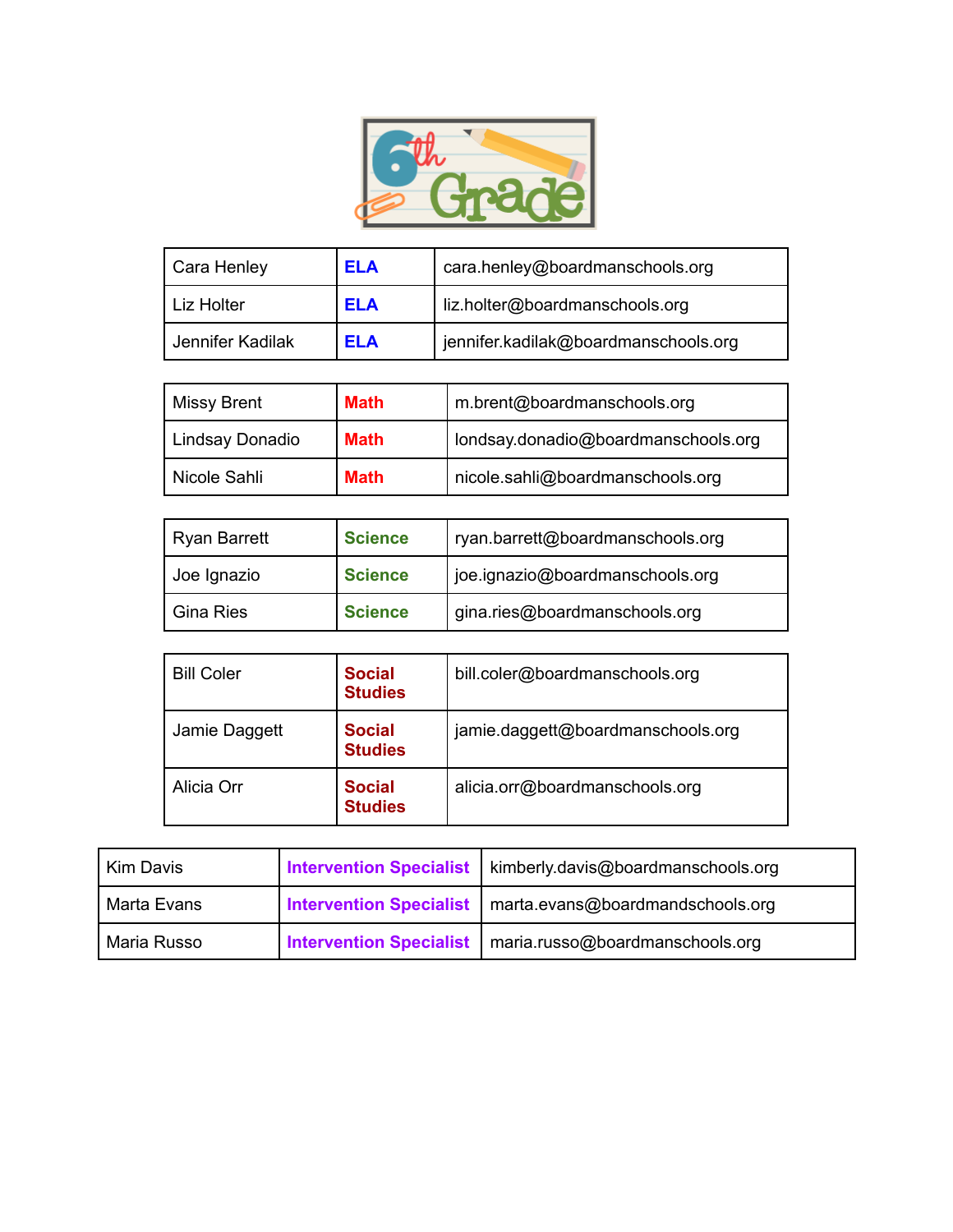## **Intervention Specialists**

Kathryn Asimakopoulos | BSR | kathryn.asimakopoulos@boardmanschools.org

## **BCIS Title I**

| Loraine Clark        | lorraine.clark@boardmanschools.org       |
|----------------------|------------------------------------------|
| Renne Labelle        | renee.labelle@boardmanschools.org        |
| Dawn Laslow          | dawn.laslwo@boardmanschools.org          |
| Olivia McDonald      | olivia.mcdonald@boardmanschools.org      |
| Georgiana Naoum      | georgiana.naoum@boardmanschools.org      |
| <b>Tim Niles</b>     | tim.niles@boardmandschools.org           |
| Carolyn Nybell       | carolyn.nybell@boardmanschools.org       |
| Maryann Whiteleather | maryann.whiteleather@boardmanschools.org |



| Shannon Green        | 4th Grade     | shannon.green@boardmanschools.org |
|----------------------|---------------|-----------------------------------|
| <b>Stacey Hunter</b> | 5th/6th Girls | stacey.hunter@boardmanschools.org |
| <b>Anthony Sluss</b> | 5th/6th Boys  | anthony.sluss@boardmanschools.org |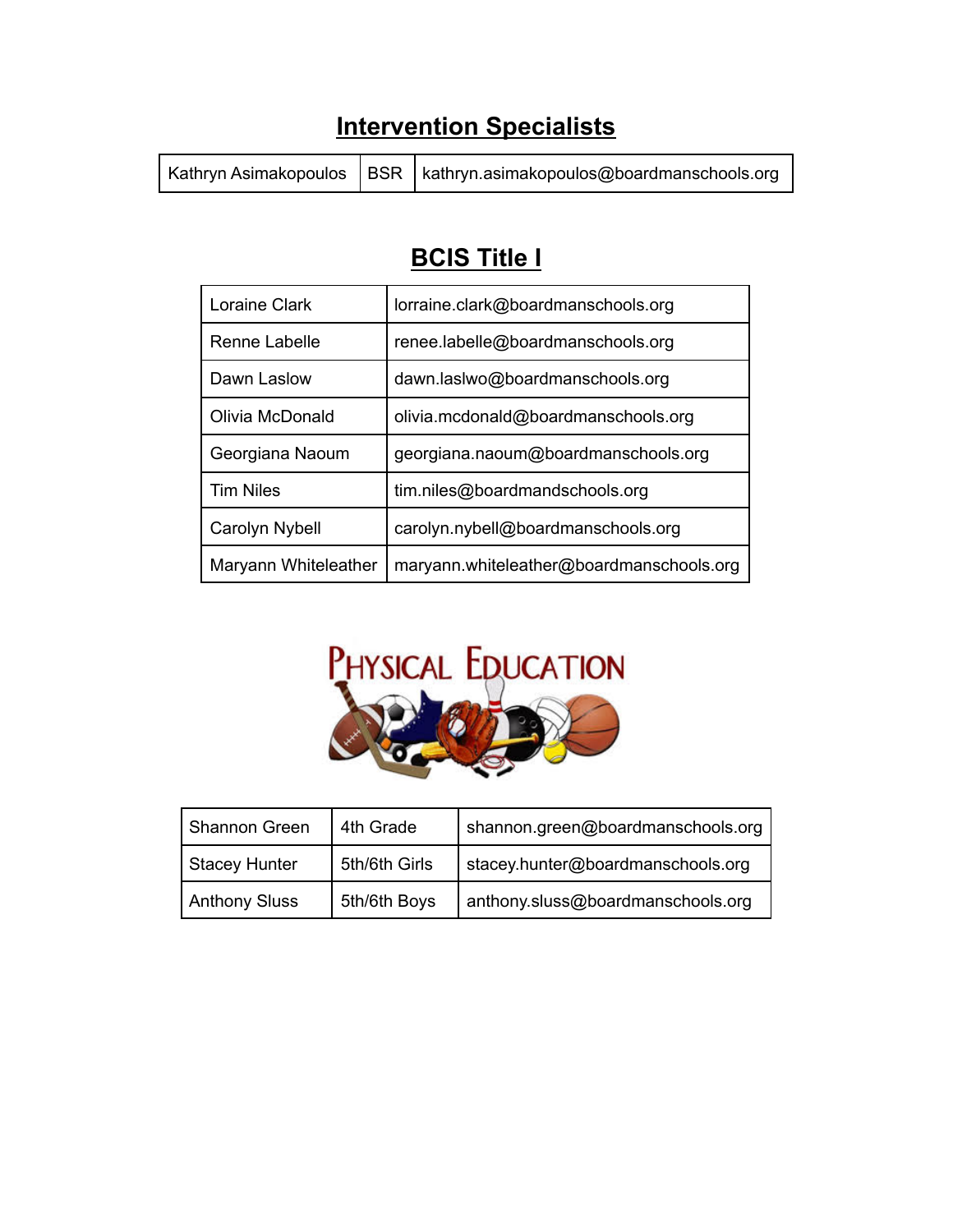

| Kate Sears | kate.sears@boardmanschools.org |
|------------|--------------------------------|
| Lori Szoke | lori.szoke@boardmanschools.org |



| Joel Monaco   joel.monaco@boardmanschools.org |
|-----------------------------------------------|
|-----------------------------------------------|



| <b>Wendy Crist</b> | wendy.crist@boardmanschools.org |
|--------------------|---------------------------------|
| Alyssa Titi        | alyssa.titi@boardmanschools.org |



| Mike Shevock | mike.shevock@boardmanschools.org |
|--------------|----------------------------------|
| l Tim Tuite  | tim.tuite@boardmanschools.org    |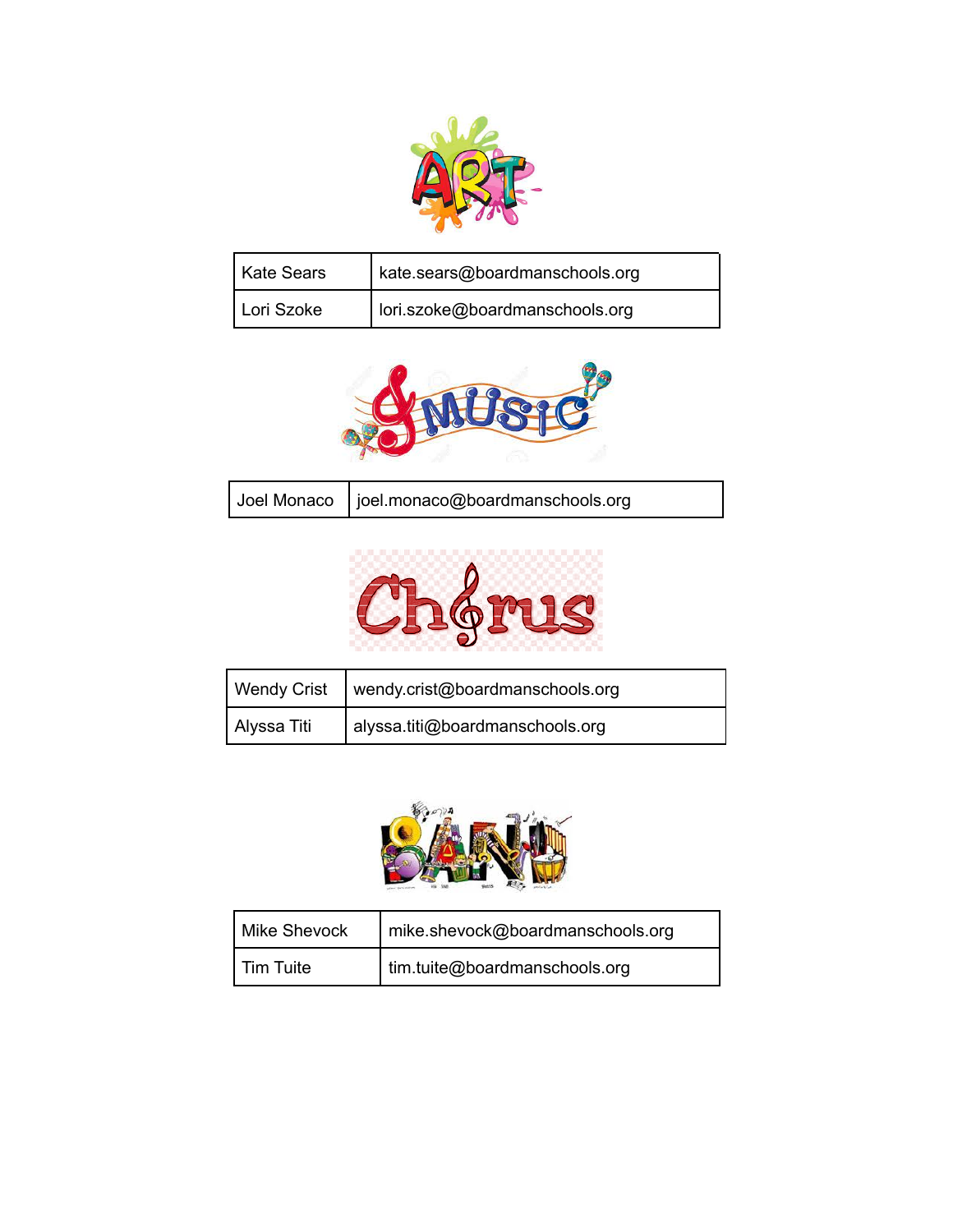

| Bill Amendol   | bill.amendol@boardmanschools.org    |
|----------------|-------------------------------------|
| Michele Prokop | michele.prokop@boardmandschools.org |



| Carrie Hurd  | carrie.hurd@boardmanschools.org |
|--------------|---------------------------------|
| Paula Ritter | p.ritter@boardmanschools.org    |



| <b>Barb Daprile</b> | bard.daprile@boardmanschools.org |
|---------------------|----------------------------------|
|                     |                                  |



| Katie Cretella | katie.cretella@boardmanschools.org |
|----------------|------------------------------------|
|                |                                    |